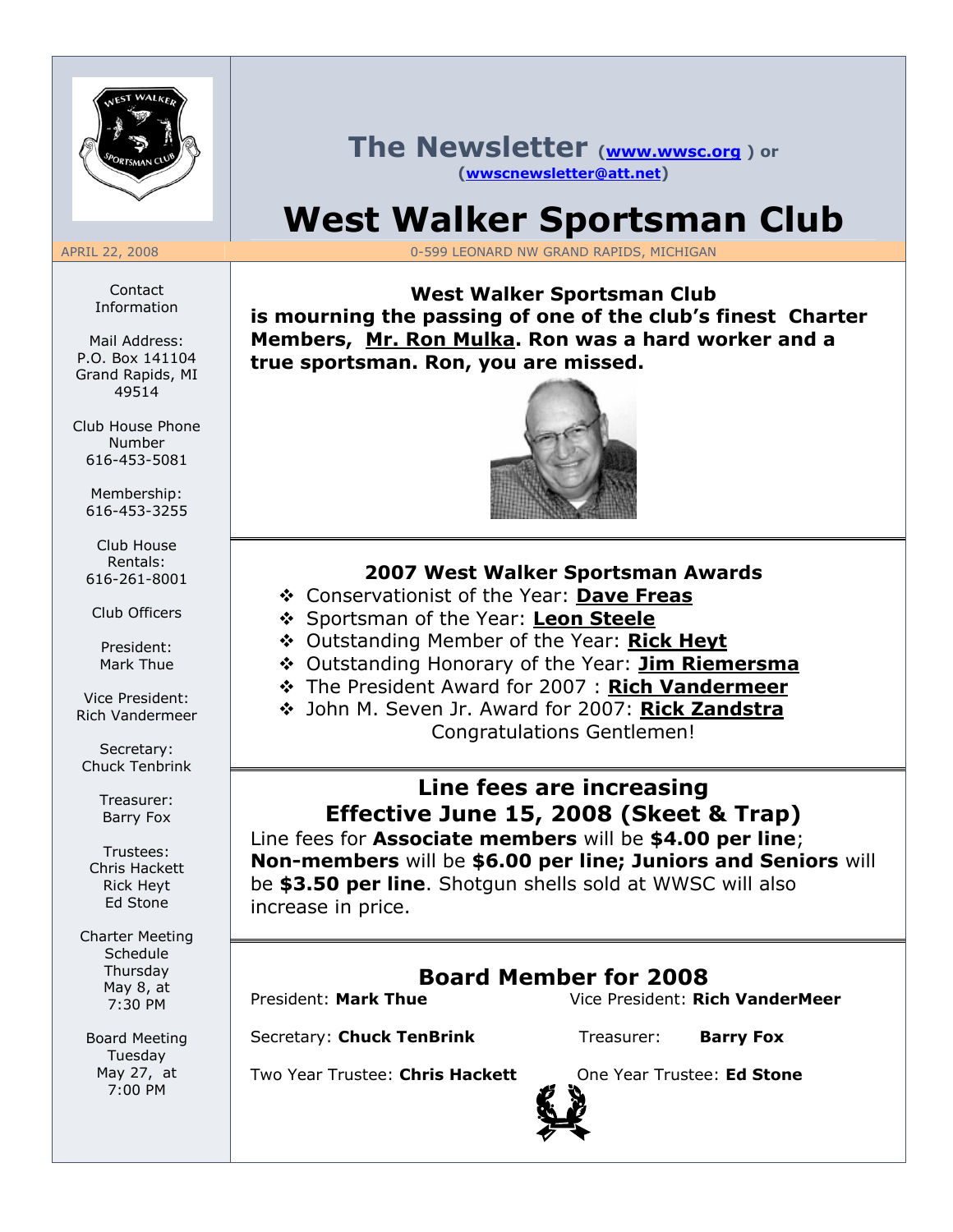

**Archery** 

**Wednesday** 

Thursday AM & PM



**Shotgun** 

Wednesday

9AM – 12

6PM – 10PM

**Saturday** 

10AM -2PM

**Sunday** 

10AM – 2 PM

\*\*\*\*\*\*\*\*\*\*\*\*

Use of the Charter Range is reserved for Charter Members and/or for supervised club activities

\*\*\*\*\*\*\*\*\*\*\*

Newsletter editor

Russ Hodder 616- 453-6220 wwscnewsletter@ att.net

Support & Pray for Our Troops

........

The Grand Valley Chapter of the NWTF invites you to our annual JAKES EVENT Saturday, June 14, 2008 West Walker Sportsman's Club Grand Rapids, Michigan Introductions 8:30AM-9:AM \*Lunch 12:PM-1:PM \* Classes 9:AM-4:PM This Event Includes: \*Use of all equipment & Club facilities \* Program materials \*A 1 year Jakes membership in the N.W.T.F. \* Excellent instructors \*6 Hands-on Classes \* Lunch \* Door Prizes \* Raffles, Gifts & More! \* 1 year subscription to Jakes magazine Classes Offered: BB/22LR Shoot Firearms Safety Shotgun /Trap

Archery Fishing Turkey Shoot Note: All necessary equipment will be provided. If you already have your own equipment , such as a gun, bow, or turkey call, we encourage you to bring it to the event.

For more information, call Joe Macomber at 616-538-2862

WEST WALKER SPORTSMANS CLUB Invites one and all to a .22 rifle fun shoot When: Saturday May 31, 2008 from 10:00 AM to 3:00 PM. Cost: \$5.00 per forty target match Where: West Walker Sportsmans Club, 0-599 Leonard NW. Approximately one mile west of Wilson Ave., north of Standale

 We are going to have a .22 rifle fun shoot using IHMSA .22 targets. There will be 10 chickens at 25 yards, 10 pigs at 50 yards, 10 turkeys at 75 yards, and 10 rams at 100 yards. We will be doing this shoot under IHMSA range commands where you will have two minutes to fire five shots at the first five targets, then two minutes to fire five shots at the next five targets. After that you will move to the next station and do the same thing at the next ten targets until you have fired on all forty targets. You can use any position you like to shoot. Standing, laying down, sitting, leaning against the shooting stands, whatever is comfortable for you, as long as it's safe.

 Parents, bring your kids and have a fun day of shooting. Hit the steel target and watch it spin in the air as it falls down. Guys, bring your buddies out and challenge them to see who can hit the most targets. Bring a new shooter or someone who's never shot and introduce them to a new form of recreation.

Due to possible target damage this shoot is limited to .22 long rifle ammo only. No .22 magnum or any .17 caliber rimfires will be allowed. Sorry.

Eye and ear protection will be required when on or near the firing line. We have some of both to lend out, but it would be better if you brought your own.

We will give you a score card so you can keep track of your hits and misses, if you wish. Any style of .22 rifle is welcome. Bolt actions, semi-autos, single shots, pumps, lever actions, whatever. Scopes, iron sights, red dots, whatever you use to sight your gun is welcome. The folks who are putting on this shoot will be at the firing line to answer any questions you might have, and to make sure that all firearms are handled in a safe manner.

 This is not a competition. There are no trophies, or prizes. This is strictly a fun event for family and friends. So mark your calendar on Saturday, May 31 from 10:00 till 3:00 for a fun day of shooting steel. Hope to see you there.

 If you have any questions about this shoot you can contact Chris Hackett at pl8shootr@sbcglobal.net and he will hopefully answer them to your satisfaction.

More News: Charter Members: Saturday, May 3, 2008 is Clean-up day at the Club.

Associate member Bob Lubben won the National Pointing Doubles, a Pheasant Hunters Unlimited event, good job Bob.

Big Gun Raffle winner was # 186 Rick Zandstra The WWSC newsletter has a new email address wwscnewsletter@att.net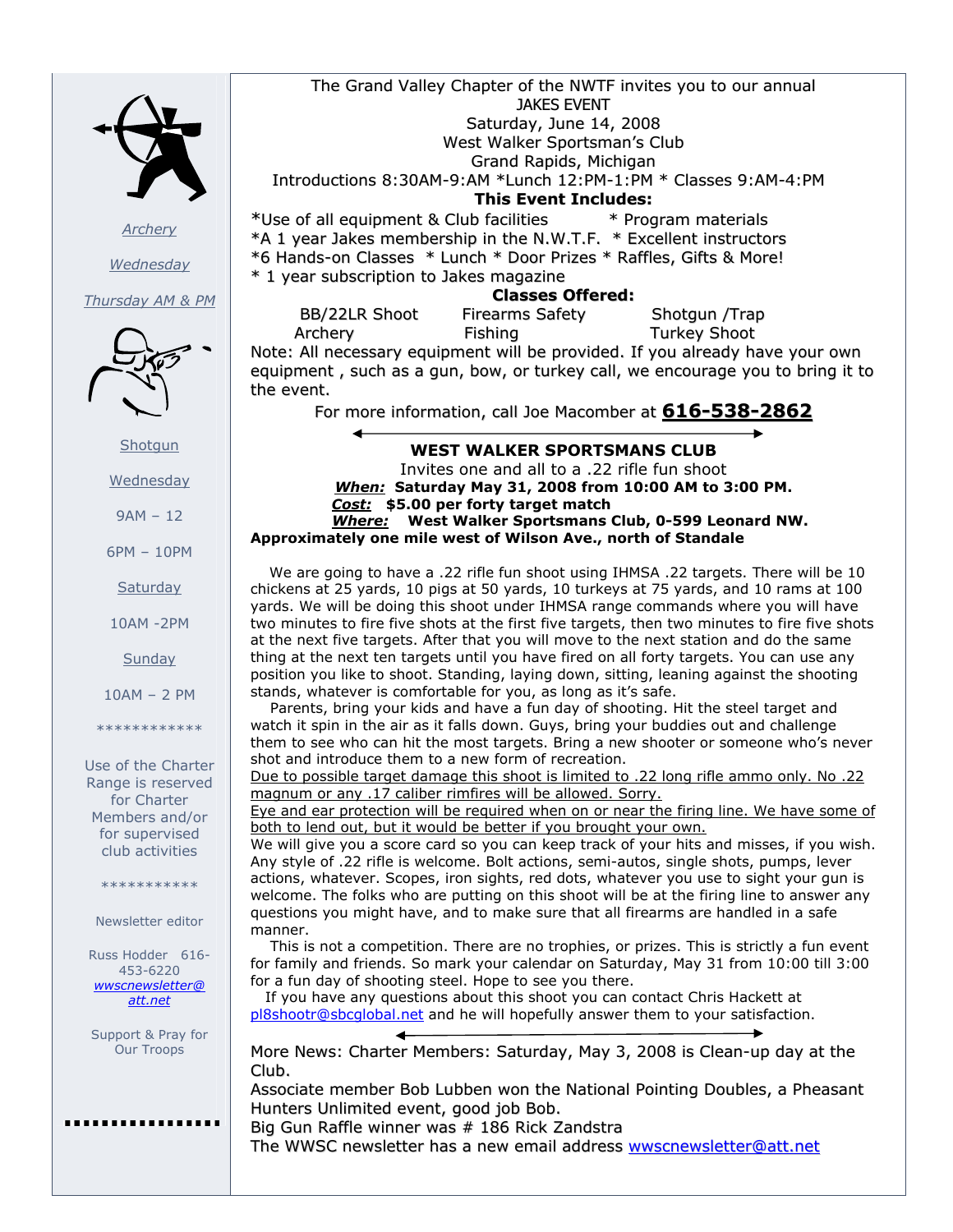|                                                       |                                          |                                                  | <b>May 2008</b>                                                |                                                     |                   |                                                                             |
|-------------------------------------------------------|------------------------------------------|--------------------------------------------------|----------------------------------------------------------------|-----------------------------------------------------|-------------------|-----------------------------------------------------------------------------|
| Sunday                                                | Monday                                   | Tuesday                                          | Wednesday                                                      | Thursday                                            | Friday            | Saturday                                                                    |
|                                                       |                                          |                                                  |                                                                | West Michigan<br>Duck Hunters<br>7PM-9PM<br>Meeting | $\mathbf{\Omega}$ | Spring Shotgun<br>League<br>10AM-2PM<br>S                                   |
| Spring Shotgun<br>League<br>10AM-2PM                  | NWTF<br>Meeting<br>7PM<br>$\overline{c}$ | $\sim$                                           | Spring Shotgun<br>9AM-Noon<br>6PM-10PM<br>7 Archery<br>League  | Charter Meeting<br>7:30PM<br>WWSC<br>$\infty$       | $\sim$            | 10 Spring Shotgun<br>Steel Plate Shoot<br>10AM-3PM<br>10AM-2PM<br>League    |
| Mothers Day<br>No League<br>Shooting                  | $\overline{2}$                           | $\frac{3}{2}$                                    | Spring Shotgun<br>9AM-Noon<br>14 Archery<br>6PM-10PM<br>League | $\overline{5}$                                      | $\frac{8}{10}$    | 17 Spring Shotgun<br>Silhouette Match<br>10AM-2PM<br>League<br><b>IHMSA</b> |
| Spring Shotgun<br>League<br>10AM-2PM<br>$\frac{8}{1}$ | $\tilde{=}$                              | $\overline{20}$                                  | Spring Shotgun<br>9AM-Noon<br>21 Archery<br>6PM-10PM<br>League | 22                                                  | 23                | 24 Spring Shotgun<br>10AM-2PM<br>League                                     |
| Spring Shotgun<br>10AM-2PM<br>League<br>25            | $\frac{8}{2}$                            | <b>Board</b><br>Meeting 7PM<br><b>WWSC</b><br>27 | Spring Shotgun<br>9AM-Noon<br>28 Archery<br>6PM-10PM<br>League | 29                                                  | 30                | 31 Spring Shotgun<br>22 Rifle Shoot<br>10AM-3PM<br>10AM-2PM<br>League       |